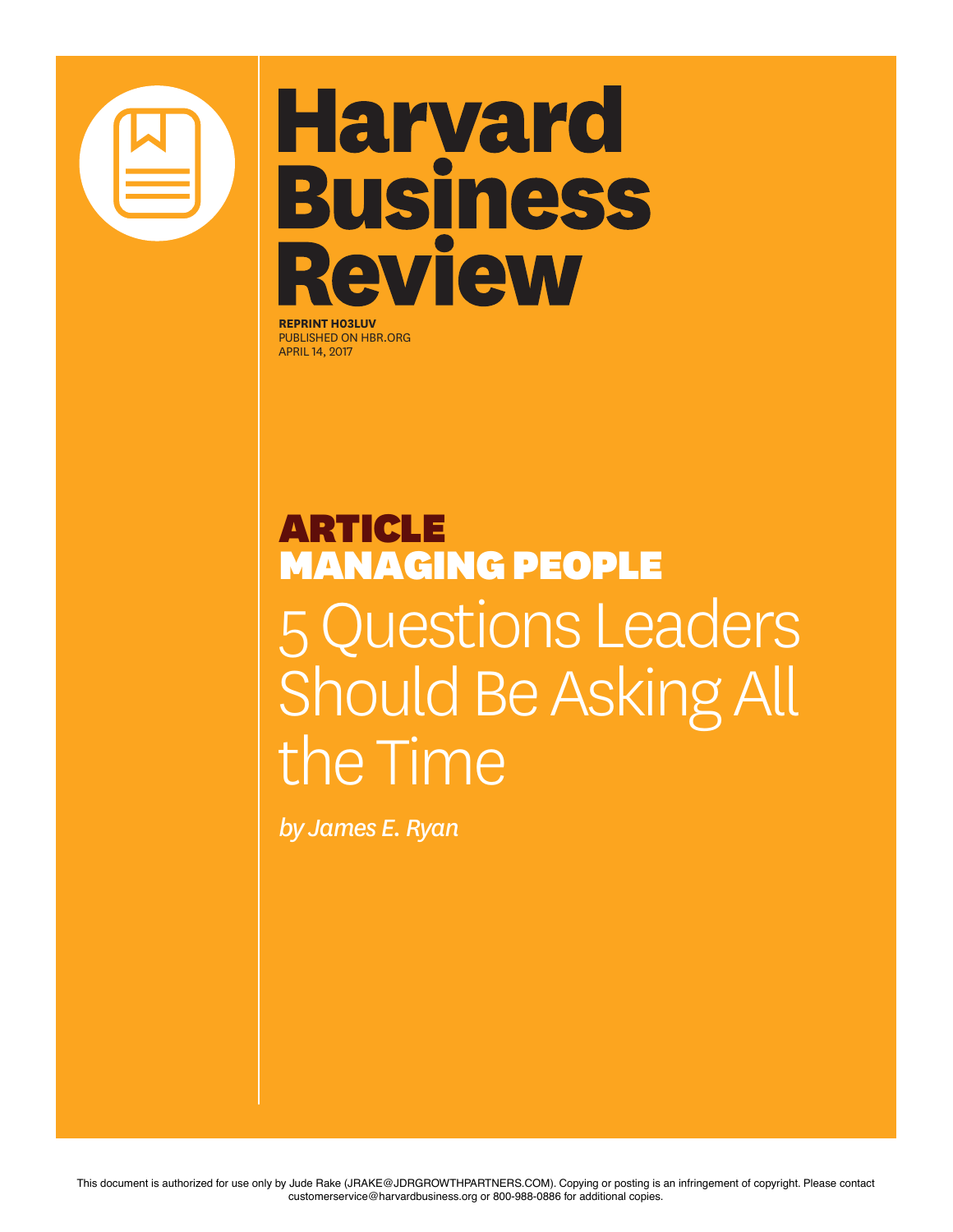

MANAGING PEOPLE

# **5 Questions Leaders Should Be Asking All the Time**

by James E. Ryan **APRIL 14, 2017**



Photo by Evan Dennis

The best teachers all have at least one thing in common: they ask great questions. They ask questions that force students to move beyond simple answers, that test their reasoning, that spark curiosity, and that generate new insights. They ask questions that inspire students to think, and to think deeply.

COPYRIGHT © 2017 HARVARD BUSINESS SCHOOL PUBLISHING CORPORATION. ALL RIGHTS RESERVED. 2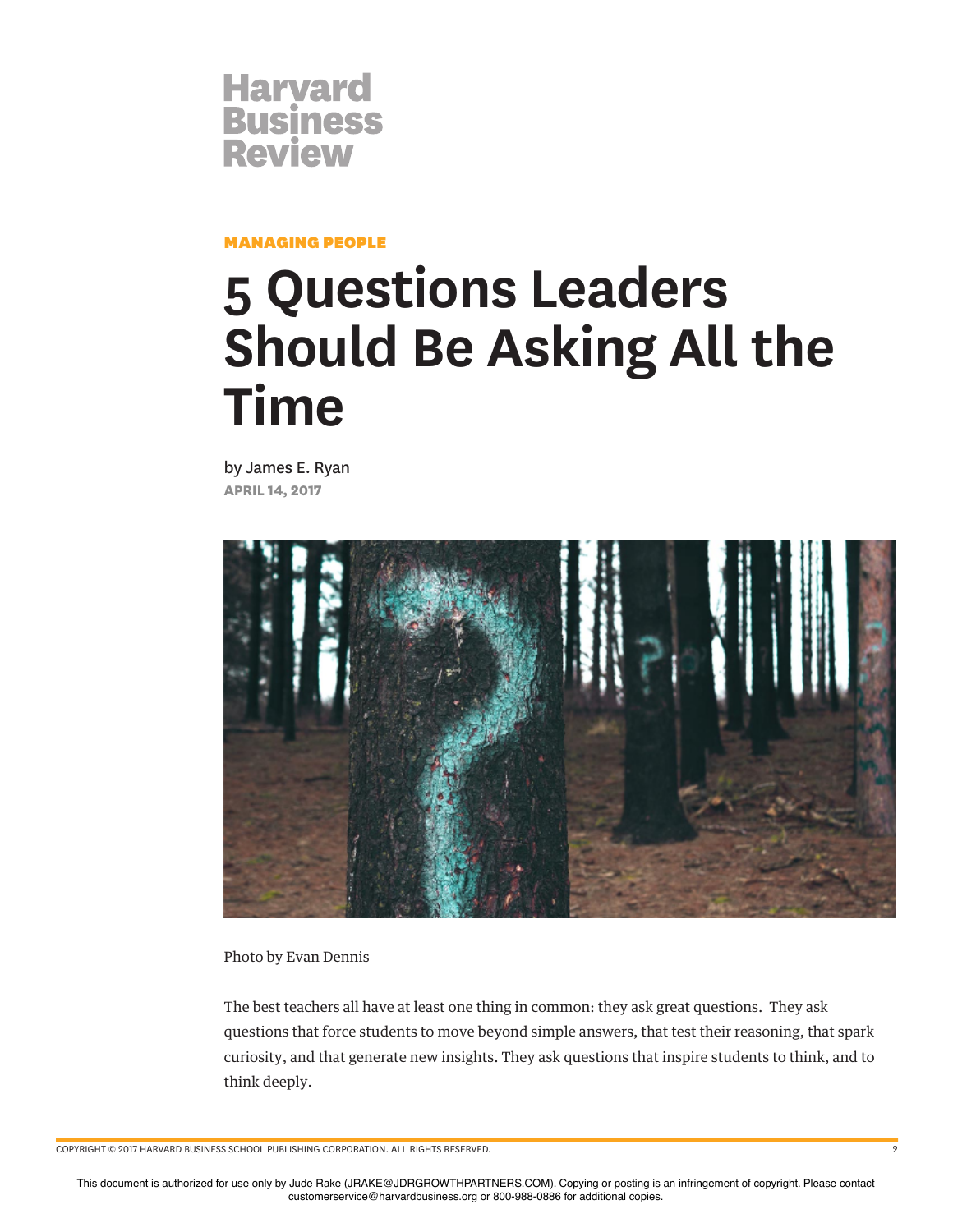As a business leader, you might have years of experience and the confdence of your organization behind you, so it may be tempting to think that your job is to always have the right answers. But great leaders have to inspire the same curiosity, creativity, and deeper thinking in their employees that great teachers inspire in their students – and that starts with asking the right questions. Any answer is only as good as the question asked.

As a dean, I fnd it useful to remember the statement often (perhaps spuriously) attributed to Albert Einstein that if he had an hour to solve a problem, and his life depended on it, he would spend the frst ffty-fve minutes determining the proper question to ask.

Yet asking a good question is not an easy task. It requires us to look beyond simple solutions and to encourage colleagues to do the same. It requires courage and tact, to generate hard questions without sparking defensiveness, as well as being open to new ideas and to questioning untested assumptions. It requires being willing to listen and follow up.

I believe there are some essential questions that are useful across a variety of contexts, including, and perhaps especially, the workplace. In fact, I gave a commencement speech last year on this topic, suggesting to students from the Harvard Graduate School of Education that there are really only fve essential questions in life. Although the audience was future educators, I believe these questions are equally valuable for anyone in a position to lead or infuence others.

#### **"Wait, What?"**

Too often, we jump to conclusions without having enough information. We listen just long enough to form a quick opinion, and then we either endorse or oppose what has been said. This puts us at risk of making faulty judgments, leaving key assumptions untested, and missing out on potential opportunities.

Leaders (as well as their employees) need to be able to ask colleagues and direct reports to slow down and explain in more detail what is being proposed, especially if something doesn't quite sound right or seems too easy to be a lasting solution. Asking "Wait, what?" is an exercise in understanding, which is critical to making informed judgments and decisions—whether in the office or the boardroom.

#### **"I wonder why …?"** or **"I wonder if …?"**

Children are far better than adults at questioning the world around them – nothing is beyond interrogation. When children wonder why the sky is blue, they prompt others to think, reason, and explain things anew. Similarly, leaders have to remain curious about their organizations in order to bring new ideas to bear on longstanding challenges.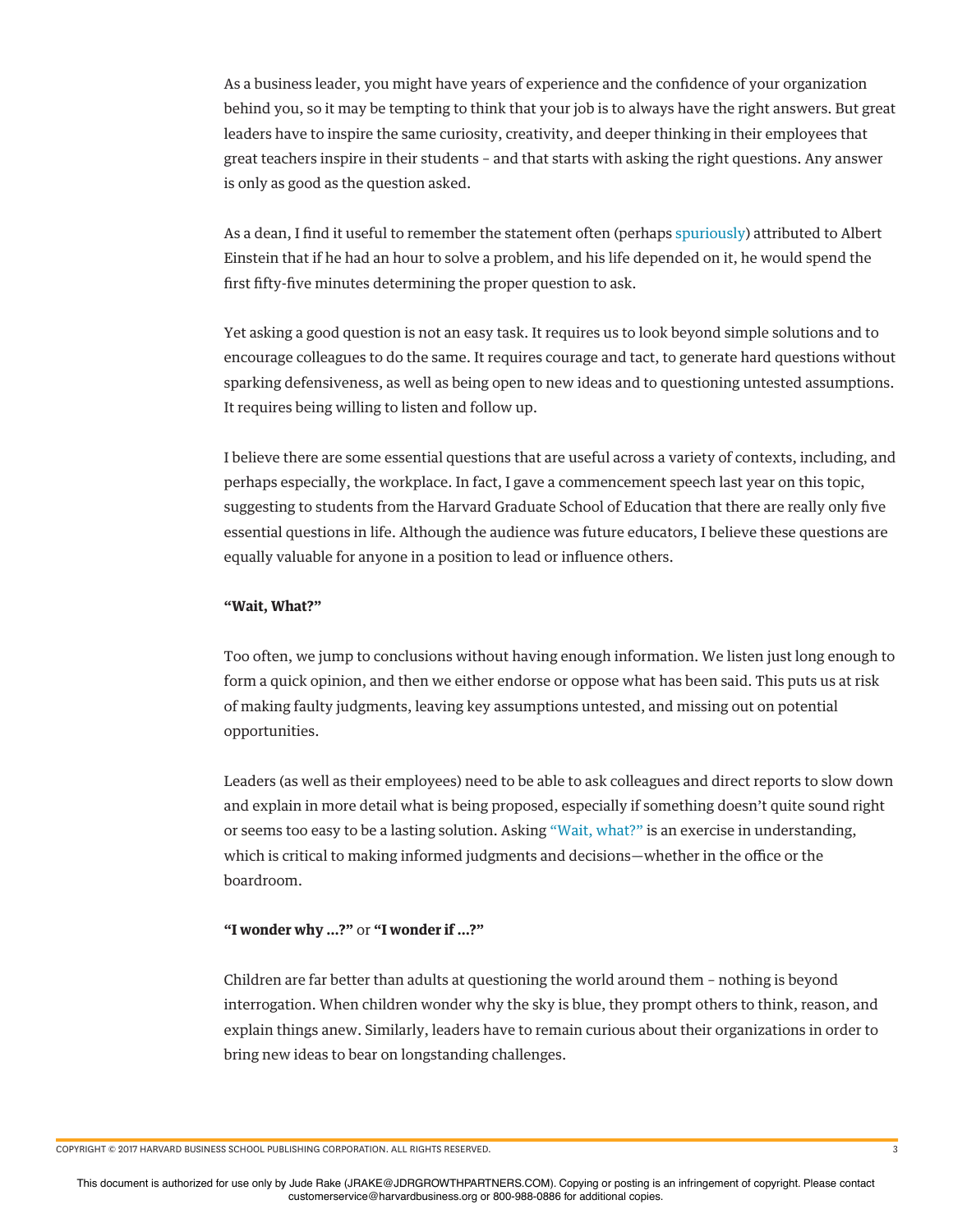Wondering why something is the way it is will sometimes lead to an unsatisfactory answer—as in, we do it this way because it's easier and that's the way we have always done it. But asking "I wonder why…" is the frst step in overcoming the inertia that can stife growth and opportunity for leaders and employees alike. That's because it inevitably leads to the perfect follow up: "I wonder if things could be done diferently?" This can begin the process of creating change by sparking the interest and curiosity of those with whom you work.

## **"Couldn't we at least…?"**

Most of us have had the experience of sitting through a contentious meeting, where stakeholders are polarized, progress is stalled, and consensus feels like a pipe dream. Asking "couldn't we at least?" is the question that can help you and your colleagues get unstuck on an issue. It can get you started on a frst step, even if you are not entirely sure where you will end. Perhaps you might frst fnd some common ground by asking: "Couldn't we at least agree on some basic principles?" or "Couldn't we at least begin, and re-evaluate at a later time?"

## **"How can I help?"**

The instinct to lend a hand to someone in need is one of our most admirable traits as human beings, but we often don't stop to think about the best way to help. Instead, we swoop in and try to save the day. This frequently does more harm than good: it can unintentionally disempower, or even insult, those who need to take charge.

So when a colleague or direct report is complaining about an issue or expressing frustration, rather than jumping to ofer solutions, try asking, "How can I help?" This forces your colleague to think clearly about the problem to be solved, and whether and how you can actually help. It helps your colleagues defne the problem, which is the frst step toward owning and solving it.

## **"What truly matters?"**

This question might seem obvious, but I don't think any of us ask it often enough. "What truly matters?" is not a question that you should wait to ask when you are on vacation or are retired. It should be a regular conversation, externally and internally. For example, it's a useful way to simplify complicated situations, like sensitive personnel issues. It can also help you stay grounded when you have grand ambitions, like an organizational restructuring. And it can make even your weekly meetings more efficient and productive, by keeping people focused on the right priorities. Asking this often will not only make your work life smoother, but also help you fnd balance in the broader context of your life.

Leaders should ask these questions both on a daily basis and during critical moments. Of course, these aren't the only questions to ask; context certainly matters. But I have found these fve to be a

COPYRIGHT © 2017 HARVARD BUSINESS SCHOOL PUBLISHING CORPORATION. ALL RIGHTS RESERVED. 4